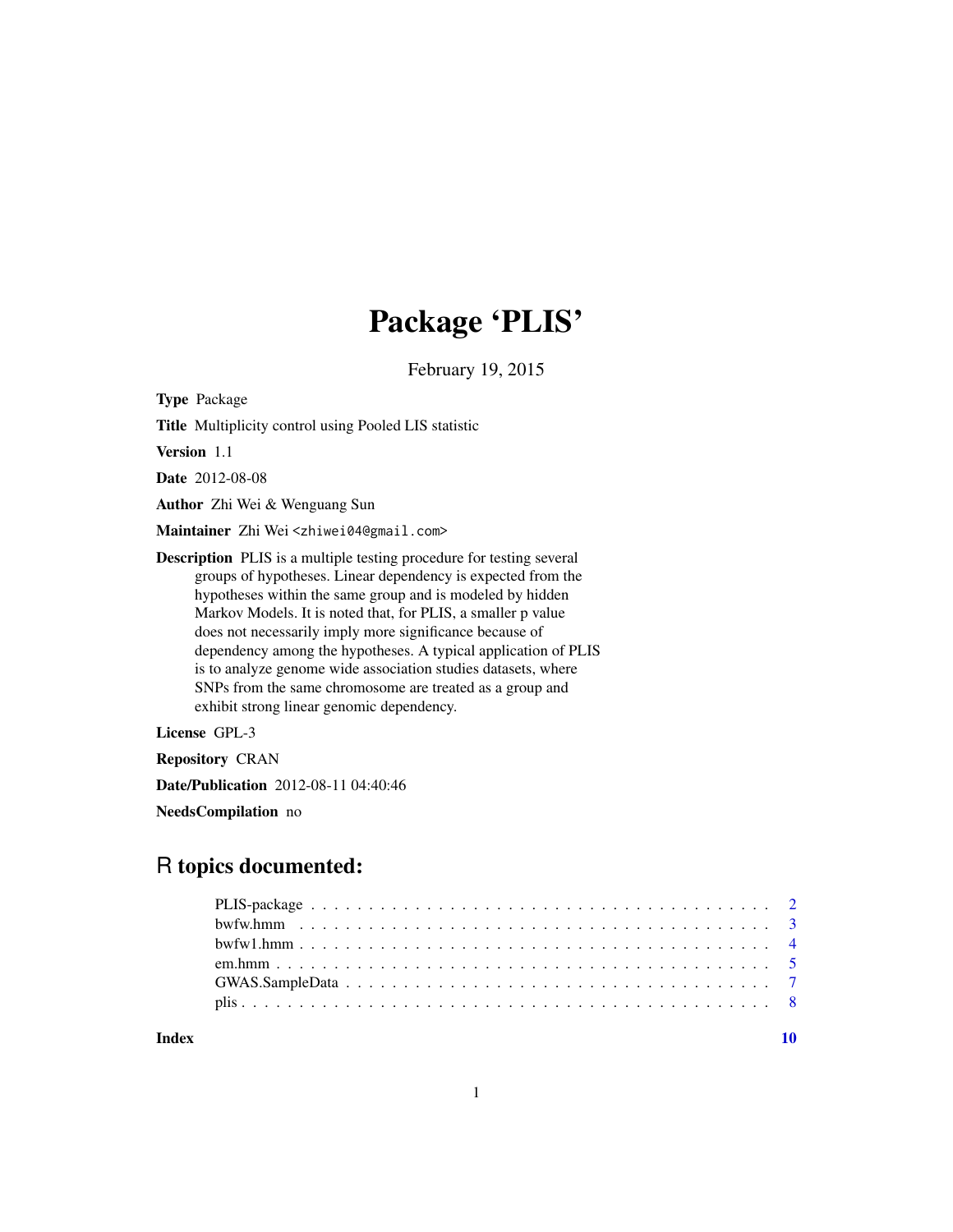<span id="page-1-0"></span>PLIS-package *PLIS*

#### Description

PLIS is a multiple testing procedure for testing several groups of hypotheses. Linear dependency is expected from the hypotheses within the same group and is modeled by hidden Markov Models. It is noted that, for PLIS, a smaller p value does not necessarily imply more significance because of dependency among the hypotheses. A typical applicaiton of PLIS is to analyze genome wide association studies datasets, where SNPs from the same chromosome are treated as a group and exhibit strong linear genomic dependency.

#### Details

| Package:  | <b>PLIS</b> |
|-----------|-------------|
| Type:     | Package     |
| Version:  | 1.0         |
| Date:     | 2012-08-08  |
| License:  | $GPL-3$     |
| LazyLoad: | yes         |

main functions: em.hmm & plis

# Author(s)

Wei Z, Sun W, Wang K and Hakonarson H Maintainer: Zhi Wei <zhiwei04@gmail.com>

#### References

Wei Z, Sun W, Wang K and Hakonarson H, Multiple Testing in Genome-Wide Association Studies via Hidden Markov Models, Bioinformatics, 2009

#### See Also

p.adjust(), in which the traditional procedures are implemented. The adjustment made by p.adjust will not change the original ranking based on the given p values. However, taking into account dependency, PLIS may generate a ranking different from that by p value.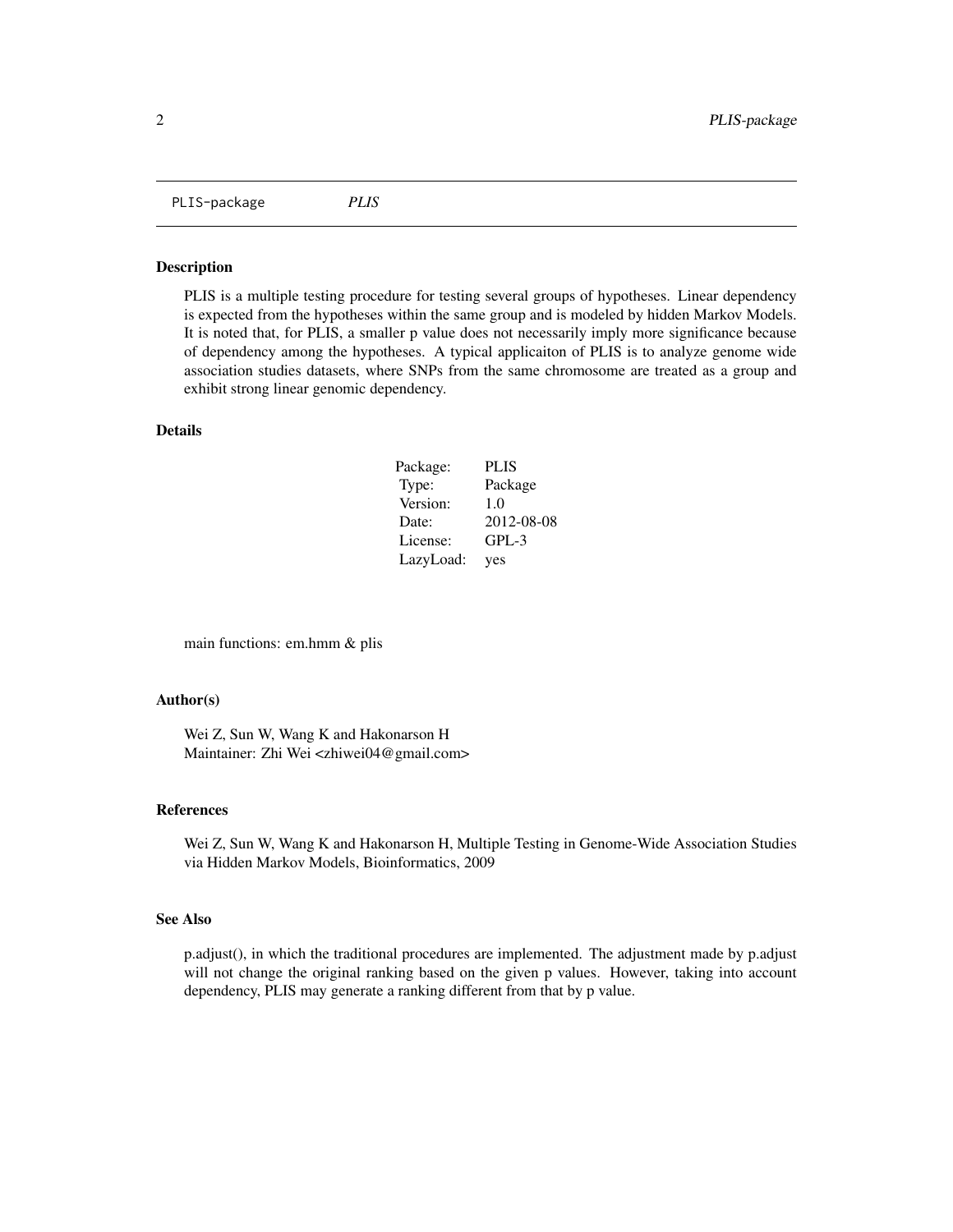# <span id="page-2-0"></span>Description

When L>1, calculate values for backward, forward variables, probabilities of hidden states. A supporting function called by em.hmm.

# Usage

 $b$ wfw.hmm $(x, pii, A, pc, f0, f1)$ 

#### Arguments

| $\mathsf{x}$   | the observed Z values                                                                                       |
|----------------|-------------------------------------------------------------------------------------------------------------|
| pii            | (prob. of being 0, prob. of being 1), the initial state distribution                                        |
| $\overline{A}$ | $A=(a00 a01)$ allo allo allo transition matrix                                                              |
| рc             | $(c[1], , c[L])$ -the probability weights in the mixture for each component                                 |
| f0             | (mu, sigma), the parameters for null distribution                                                           |
| f1             | $(mu[1], sigma[1]\$ \lmu[L], sigma[L])–an L by 2 matrix, the parameter set for<br>the non-null distribution |

# Details

calculates values for backward, forward variables, probabilities of hidden states,

–the lfdr variables and etc.

–using the forward-backward procedure (Rabiner 89)

–based on a sequence of observations for a given hidden markov model M=(pii, A, f)

–see Sun and Cai (2009) for a detailed instruction on the coding of this algorithm

#### Value

| alpha  | rescaled backward variables    |
|--------|--------------------------------|
| heta   | rescaled forward variables     |
| lfdr   | lfdr variables                 |
| gamma  | probabilities of hidden states |
| dgamma | rescaled transition variables  |
| omega  | rescaled weight variables      |

# Author(s)

Wei Z, Sun W, Wang K and Hakonarson H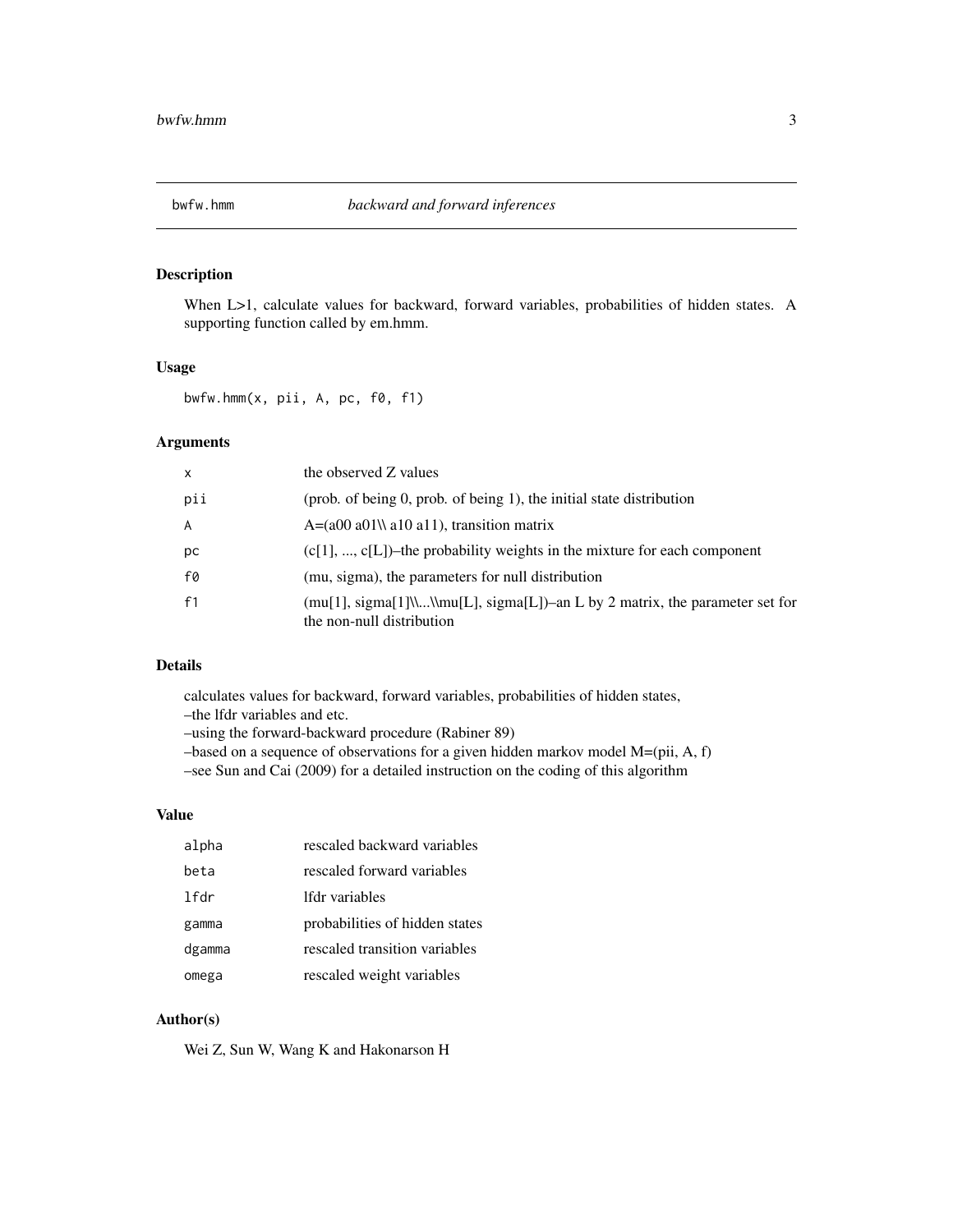### <span id="page-3-0"></span>References

Multiple Testing in Genome-Wide Association Studies via Hidden Markov Models, Bioinformatics, 2009

Large-scale multiple testing under dependence, Sun W and Cai T (2009), JRSSB, 71, 393-424 A Tutorial on Hidden Markov Models and Selected Applications in Speech Recognition, Rabiner L (1989), Procedings of the IEEE, 77, 257-286.

bwfw1.hmm *backward and forward inferences*

# Description

When L=1, calculate values for backward, forward variables, probabilities of hidden states. A supporting function called by em.hmm.

### Usage

bwfw1.hmm(x, pii, A, f0, f1)

# Arguments

| x   | the observed Z values                                                                                       |
|-----|-------------------------------------------------------------------------------------------------------------|
| pii | (prob. of being 0, prob. of being 1), the initial state distribution                                        |
| A   | $A=(a00 a01\$ a10 a11), transition matrix                                                                   |
| f0  | (mu, sigma), the parameters for null distribution                                                           |
| f1  | $(mu[1], sigma[1]\$ \\mu[L], sigma[L])–an L by 2 matrix, the parameter set for<br>the non-null distribution |

# Details

calculates values for backward, forward variables, probabilities of hidden states,

–the lfdr variables and etc.

–using the forward-backward procedure (Rabiner 89)

–based on a sequence of observations for a given hidden markov model M=(pii, A, f)

–see Sun and Cai (2009) for a detailed instruction on the coding of this algorithm

# Value

| alpha  | rescaled backward variables    |
|--------|--------------------------------|
| beta   | rescaled forward variables     |
| lfdr   | lfdr variables                 |
| gamma  | probabilities of hidden states |
| dgamma | rescaled transition variables  |
| omega  | rescaled weight variables      |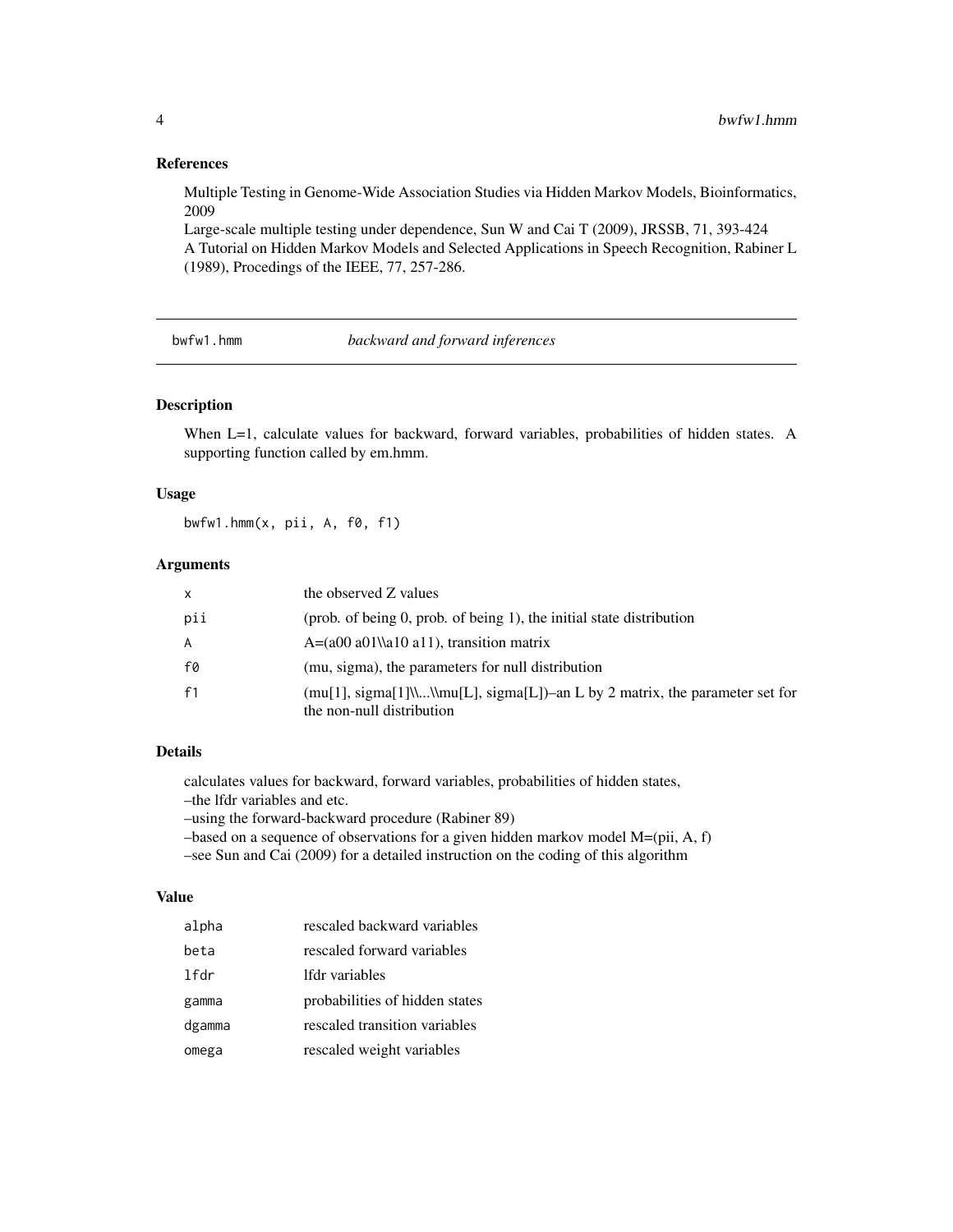#### <span id="page-4-0"></span>em.hmm 5

## Author(s)

Wei Z, Sun W, Wang K and Hakonarson H

#### References

Multiple Testing in Genome-Wide Association Studies via Hidden Markov Models, Bioinformatics, 2009

Large-scale multiple testing under dependence, Sun W and Cai T (2009), JRSSB, 71, 393-424 A Tutorial on Hidden Markov Models and Selected Applications in Speech Recognition, Rabiner L (1989), Procedings of the IEEE, 77, 257-286.

em.hmm *EM algorithm for HMM to estimate LIS statistic*

# Description

em.hmm calculates the MLE for a HMM model with hidden states being 0/1. the distribution of observed Z values given state 0 is assumed to be normal and gvien state 1, is assumed to be a normal mixture with L components

# Usage

em.hmm(x,  $L=2$ , maxiter = 1000, est.null = FALSE)

#### Arguments

| $\mathsf{x}$ | the observed Z values                                                                                                     |
|--------------|---------------------------------------------------------------------------------------------------------------------------|
| $\mathsf{L}$ | the number of components in the non-null mixture, default value=2                                                         |
| maxiter      | the maximum number of iterations, default value=1000                                                                      |
| est.null     | logical. If FALSE (the default) set the null distribution as $N(0,1)$ , otherwise will<br>estimate the null distribution. |

# Details

None.

# Value

| pii  | the initial state distribution, $pi=(prob. of being 0, prob. of being 1)$        |
|------|----------------------------------------------------------------------------------|
| A    | transition matrix, $A=(a00 a01 a10 a11)$                                         |
| f0   | the null distribution                                                            |
| рc   | probability weights of each component in the non-null mixture                    |
| f1   | an L by 2 matrix, specifying the dist. of each component in the non-null mixture |
| LIS. | the LIS statistics                                                               |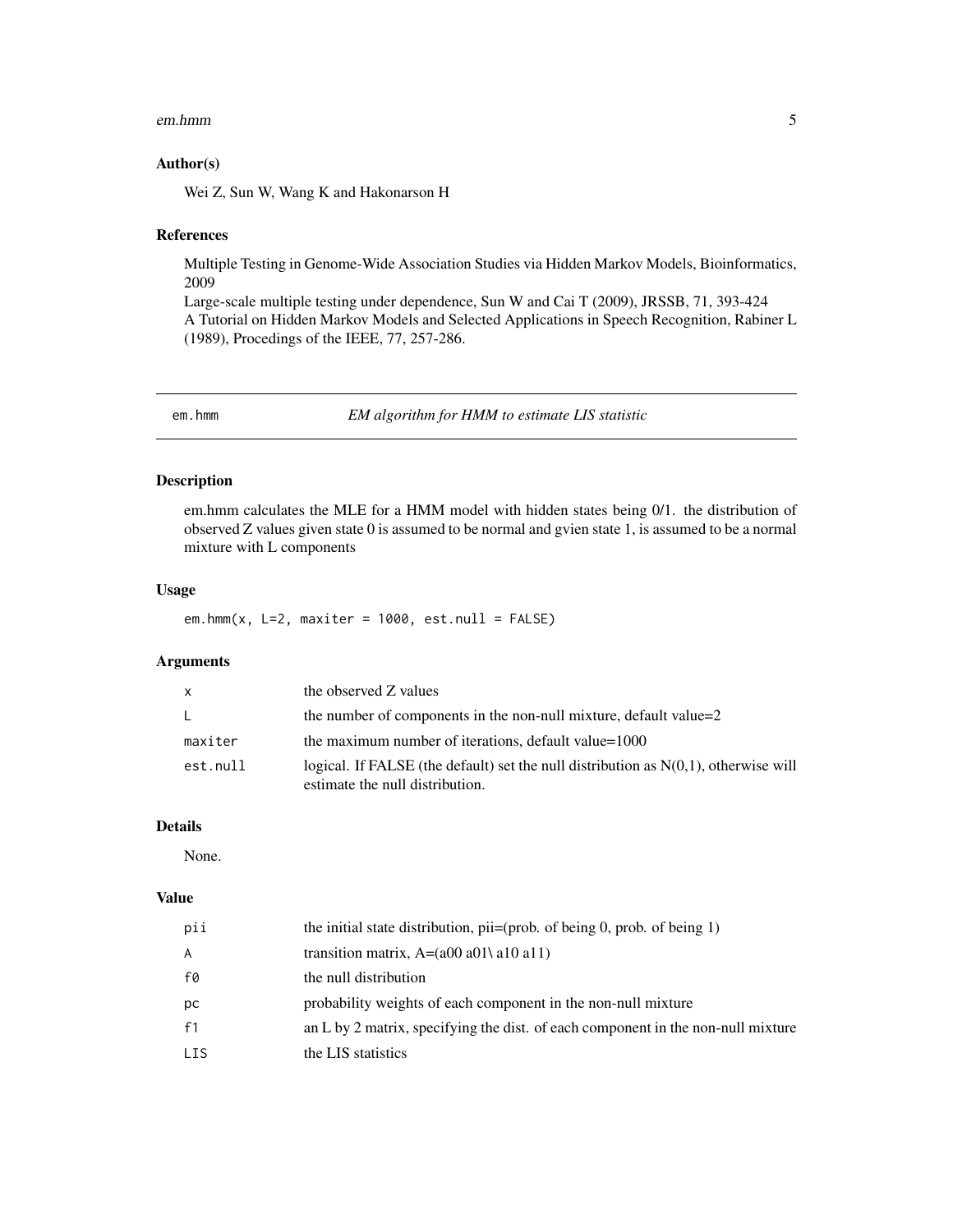#### 6 em.hmm

| ni        | the number of iterations excecuted               |
|-----------|--------------------------------------------------|
| logL      | log likelihood                                   |
| BIC       | BIC score for the estimated model                |
| converged | Logic, Convergence indicator of the EM procedure |

# Author(s)

Wei Z, Sun W, Wang K and Hakonarson H

#### References

Multiple Testing in Genome-Wide Association Studies via Hidden Markov Models, Bioinformatics, 2009

#### See Also

plis

# Examples

```
##(1) Example for analyzing simulated data
grp1.nonNull.loci=c(21:30, 51:60); grp2.nonNull.loci=c(41:60)
grp1.theta<-grp2.theta<-rep(0,200)
grp1.theta[grp1.nonNull.loci]=2; grp2.theta[grp2.nonNull.loci]=2
grp1.zval=rnorm(n=length(grp1.theta),mean=grp1.theta)
grp2.zval=rnorm(n=length(grp2.theta),mean=grp2.theta)
##Group 1
#Use default L=2
grp1.L2rlts=em.hmm(grp1.zval)
#Use true value L=1
grp1.L1rlts=em.hmm(grp1.zval,L=1)
#Choose L by BIC criteria
grp1.Allrlts=sapply(1:3, function(k) em.hmm(grp1.zval,L=k))
BICs=c()
for(i in 1:3) {
  BICs=c(BICs,grp1.Allrlts[[i]]$BIC)
}
grp1.BICrlts=grp1.Allrlts[[which(BICs==max(BICs))]]
rank(grp1.BICrlts$LIS)[grp1.nonNull.loci]
rank(-abs(grp1.zval))[grp1.nonNull.loci]
##Group 2
grp2.Allrlts=sapply(1:3, function(k) em.hmm(grp2.zval,L=k))
BICs=c()
for(i in 1:3) {
 BICs=c(BICs,grp2.Allrlts[[i]]$BIC)
}
grp2.BICrlts=grp2.Allrlts[[which(BICs==max(BICs))]]
```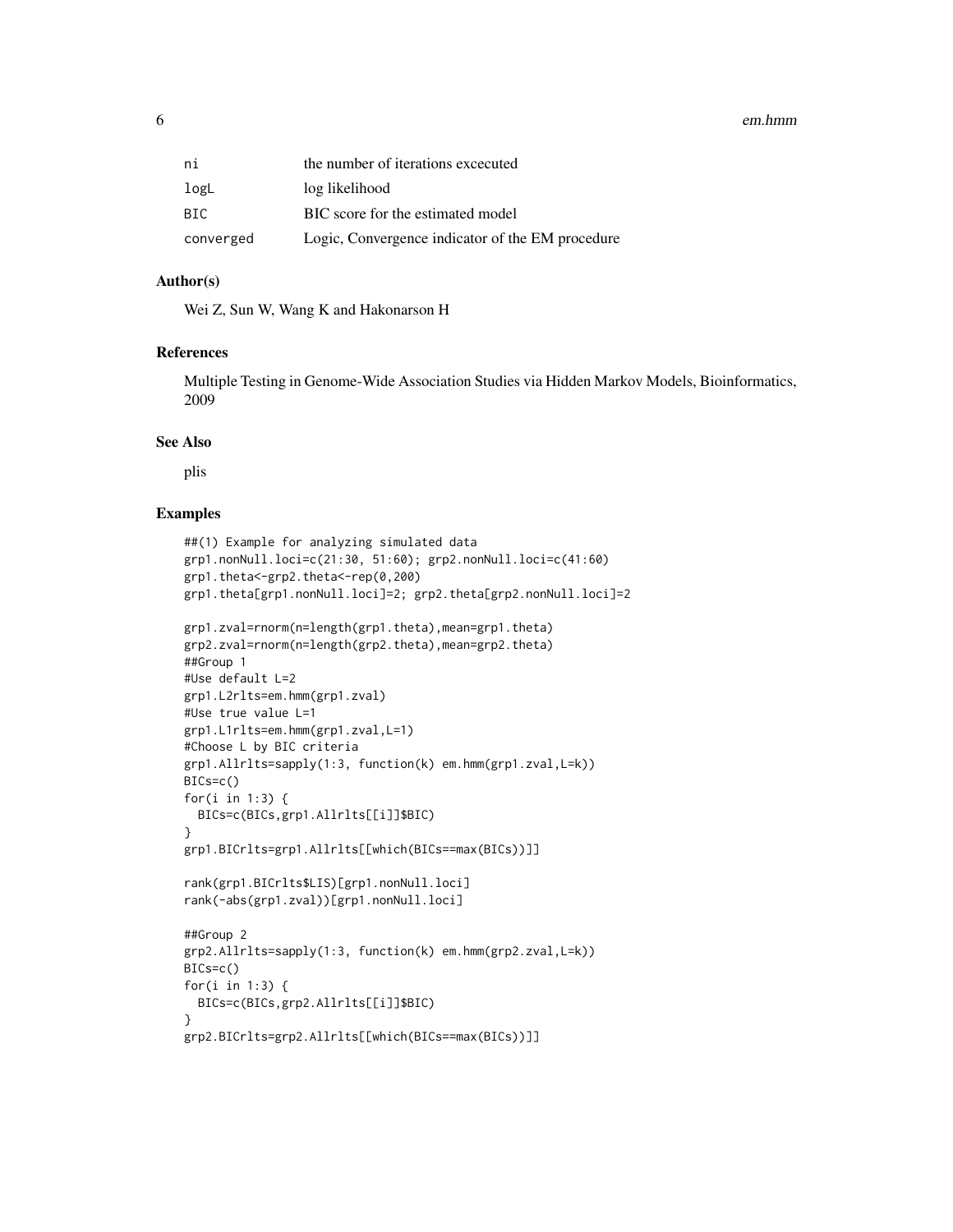# <span id="page-6-0"></span>GWAS.SampleData 7

```
rank(grp2.BICrlts$LIS)[grp2.nonNull.loci]
rank(-abs(grp2.zval))[grp2.nonNull.loci]
##PLIS: control global FDR
states=plis(c(grp1.BICrlts$LIS,grp2.BICrlts$LIS),fdr=0.1,adjust=FALSE)$States
#0 accept; 1 reject under fdr level 0.1
##(2) Example for analyzing Genome-Wide Association Studies (GWAS) data
#Information in GWAS.SampleData can be obtained by using PLINK
#http://pngu.mgh.harvard.edu/~purcell/plink/
#not running
#please uncomment to run
#
#data(GWAS.SampleData)
#
#chr1.data=GWAS.SampleData[which(GWAS.SampleData[,"CHR"]==1),]
#chr6.data=GWAS.SampleData[which(GWAS.SampleData[,"CHR"]==6),]
#
##Make sure SNPs in the linear physical order
#chr1.data<-chr1.data[order(chr1.data[,"BP"]),]
#chr6.data<-chr6.data[order(chr6.data[,"BP"]),]
#
##convert p values by chi_sq test to z values; odds ratio (OR) is needed.
#chr1.zval<-rep(0, nrow(chr1.data))
#chr1.ors=(chr1.data[,"OR"]>1)
#chr1.zval[chr1.ors]<-qnorm(chr1.data[chr1.ors, "P"]/2, 0, 1, lower.tail=FALSE)
#chr1.zval[!chr1.ors]<-qnorm(chr1.data[!chr1.ors, "P"]/2, 0, 1, lower.tail=TRUE)
#chr1.L2rlts=em.hmm(chr1.zval)
#
#chr6.zval<-rep(0, nrow(chr6.data))
#chr6.ors=(chr6.data[,"OR"]>1)
#chr6.zval[chr6.ors]<-qnorm(chr6.data[chr6.ors, "P"]/2, 0, 1, lower.tail=FALSE)
#chr6.zval[!chr6.ors]<-qnorm(chr6.data[!chr6.ors, "P"]/2, 0, 1, lower.tail=TRUE)
#chr6.L2rlts=em.hmm(chr6.zval)
#
##Note that for analyzing a chromosome in real GWAS dataset, em.hmm can take as long as 10+ hrs
##L=2 or 3 is recommended for GWAS based on our experience
##em.hmm can be run in parallel for different chromosomes before applying the PLIS procedure
#plis.rlts=plis(c(chr1.L2rlts$LIS,chr6.L2rlts$LIS),fdr=0.01)
#all.Rlts=cbind(rbind(chr1.data,chr6.data), LIS=c(chr1.L2rlts$LIS,chr6.L2rlts$LIS), gFDR=plis.rlts$aLIS, fdr001state=plis.rlts$States)
#all.Rlts[order(all.Rlts[,"LIS"])[1:10],]
```
GWAS.SampleData *Sample GWAS Dataset*

#### Description

Sample GWAS Dataset with 400 SNPs from Chromosome 1 and 6 (200 SNPs each).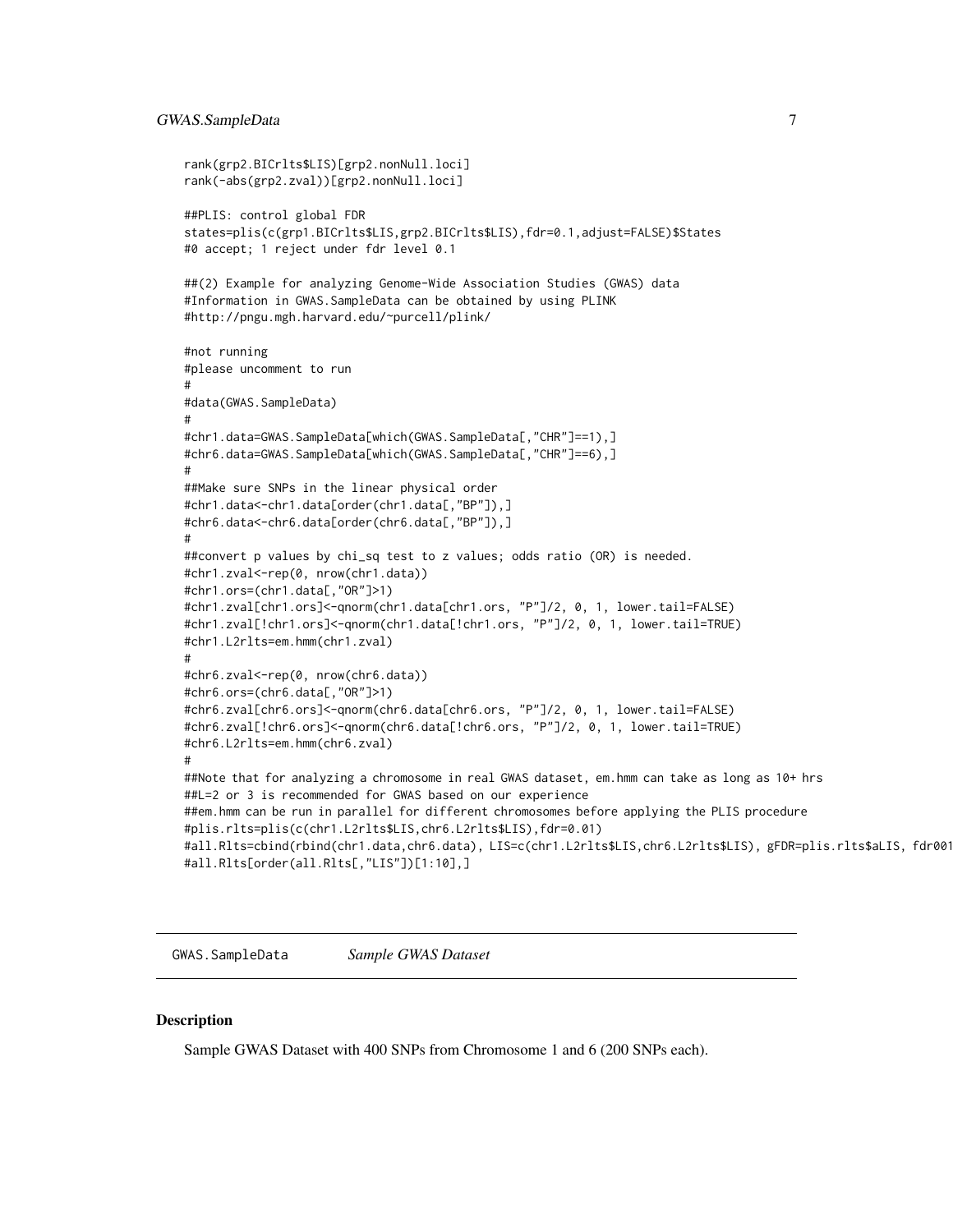# <span id="page-7-0"></span>Usage

data(GWAS.SampleData)

#### Format

A data frame with 400 observations on the following 6 variables.

CHR Chromosome ID SNP rs Id BP Phisical Position OR Odds Ratio CHISQ 1 d.f. Chi Square test Statistic P P value of 1 d.f. Chi Square test Statistic

# Details

The required values (Odds ratio and P value) can be calculated by using PLINK

# References

Supplementary Material of Multiple Testing in Genome-Wide Association Studies via Hidden Markov Models, Bioinformatics, 2009

#### Examples

data(GWAS.SampleData)

plis *A multiple testing procedure based on pooled LIS statistics*

# Description

It controls the global FDR for the pooled hypotheses from different groups

### Usage

 $plis(lis, fdr = 0.001, adjust = TRUE)$ 

# Arguments

| lis    | pooled LIS statistics estimated from different groups                                                                                                                                                                                         |
|--------|-----------------------------------------------------------------------------------------------------------------------------------------------------------------------------------------------------------------------------------------------|
| fdr    | nominal fdr level you want to control                                                                                                                                                                                                         |
| adjust | logical. If TRUE (the default), will calculate and return "adjusted" LIS value-<br>the corresponding global FDR if using the LIS statistic as the significance cutoff.<br>It may take hours if you have hundreds of thousands LISs to adjust. |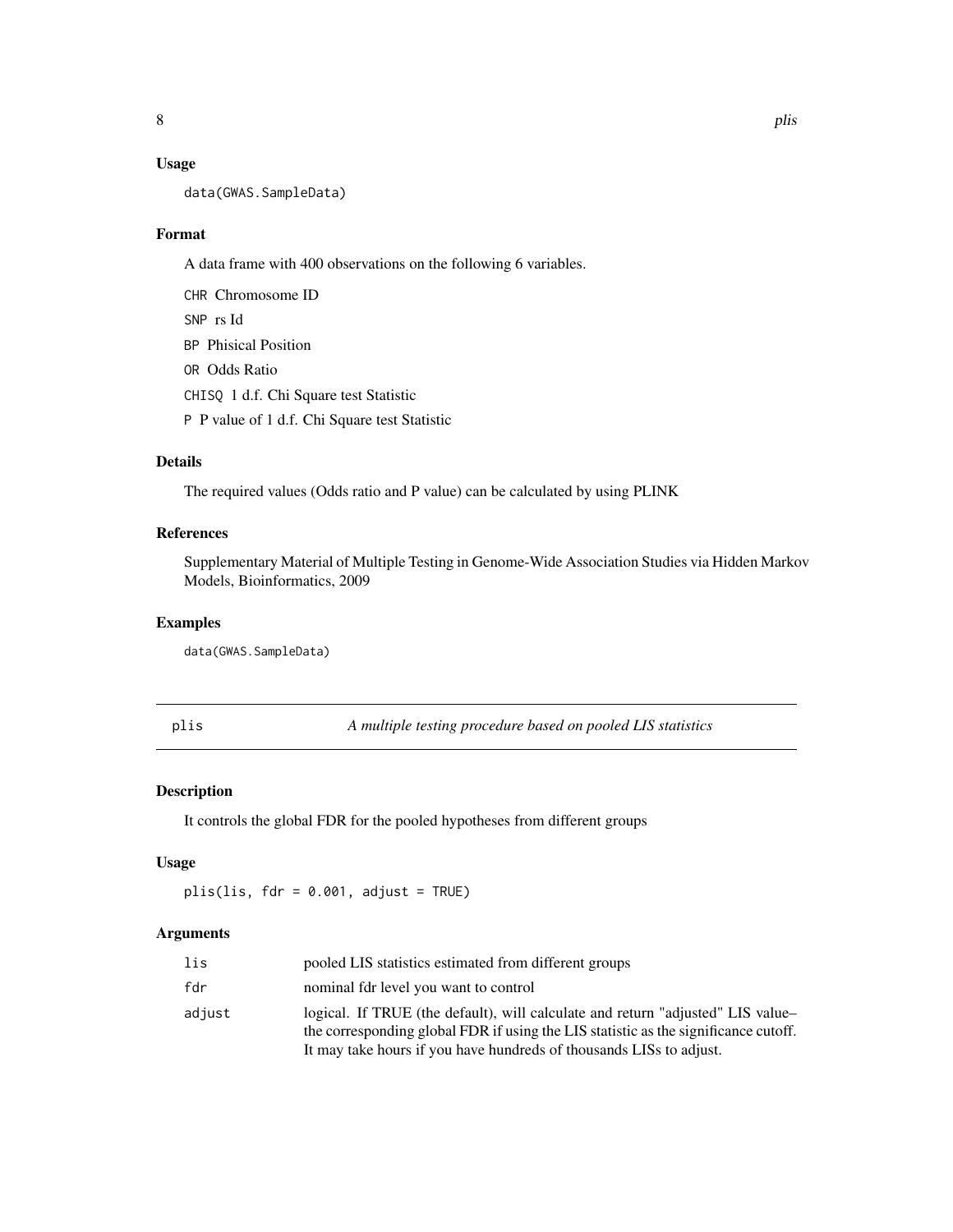#### plis the contract of the contract of the contract of the contract of the contract of the contract of the contract of the contract of the contract of the contract of the contract of the contract of the contract of the contr

# Value

| States | state sequence indicating if the hypotheses should be rejected or not: 0 accepted<br>. 1 rejected |
|--------|---------------------------------------------------------------------------------------------------|
| aLIS   | the corresponding global FDR if using the LIS statistic as the significance cutoff                |

# Author(s)

Wei Z, Sun W, Wang K and Hakonarson H

# References

Multiple Testing in Genome-Wide Association Studies via Hidden Markov Models, Bioinformatics, 2009

# See Also

see em.hmm for examples